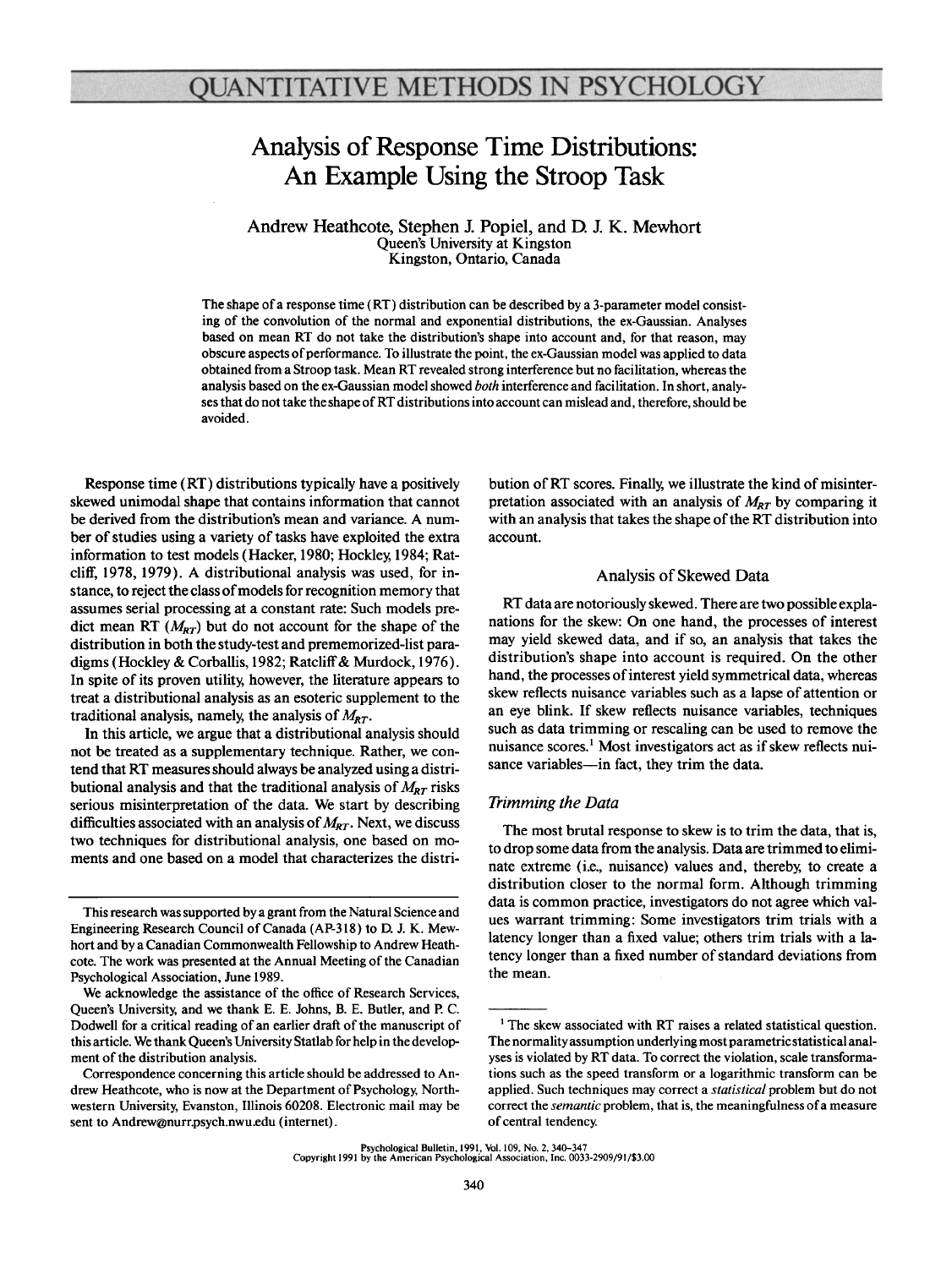When is it reasonable to trim data? As noted earlier, it seems reasonable to trim trials to avoid specific nuisance variables--for example, to drop posterror trials (e.g., Rabbitt & Rodgers, 1977) or to drop trials on which the subject has been distracted.

The trouble starts when the criterion for trimming is derived from the trial's value. Here, one must face the possibility that the process of interest may have been responsible for the extreme score. One can expect extreme but valid values whenever a process yields a skewed distribution: By trimming on the basis of the trial's value, one risks tossing the baby out with the bath water.

Extreme values are more likely to reflect the process of interest when that process yields a skewed distribution than when it yields a symmetric one. Hence, researchers who use trimming to correct a skewed distribution, when the skew is produced by the processes of interest, do so in exactly the wrong situation. In short, people are most likely to resort to trimming when trimming is most dangerous.

# *Transforming the Data*

The problem of skew can be addressed by using a data transformation to normalize the distribution, that is, to get rid of the skew by making the distribution symmetrical (e.g., Mead, 1988, pp. 283 if). A normalizing transformation is nonlinear and, as a result, may cause a loss of information about the underlying processes (see Anderson, 1961, Figure 1; Wainer, 1977).

Sternberg (1969a) described the undesirable loss of information associated with data transformations in relation to his additive-factors method:

Additivity will in general be destroyed by nonlinear transformation of measurements .... Furthermore, the median is inappropriate for our purpose because it is not, in general, additive. (For example, the median of a sum of components need not be the sum of the component medians.) (pp. 286-287 )

Although Sternberg described the problem in terms of additivefactors logic, we believe that the problem applies more generally.

Rescaling normalizes a distribution by increasingly discounting data points as their values increase. When skew is produced by nuisance processes, one must discount in proportion to the number of data points generated by nuisance processes. The rescaled data may not describe the processes of interest correctly if one has not discounted at the correct proportions; in short, rescaling requires a principled criterion for discounting data points. Lacking a model of the RT distribution, there is no guarantee that any particular transformation incorporates the correct criterion, even when it normalizes the distribution. Hence, rescaling is not an adequate response to the problem of skew in RT distributions.

#### *Representing the Data*

The mean is the algebraic midpoint in the distribution of data. As a result, when the distribution is skewed, it misrepresents central tendency because it gives extreme values too much weight. Hence,  $M_{RT}$  can be misleading.

For skewed distributions, some authorities recommend the median as a measure of central tendency (e.g., Hays, 1981, p.

158; but see Miller, 1988). The use of the median reduces the weight given to extreme values, but it does not solve all of the problem. A measure of central tendency is intended as a summary of data. When the distribution is skewed, the mean, median, and mode do not converge, and the concept of central tendency is unclear. We contend that central tendency is a meaningful concept only for symmetrical distributions.

# *Summary*

We have argued that a conventional analysis of means or medians may be misleading. Likewise, data should not be trimmed because there is no clear criterion with which to distinguish outliers from valid extreme scores. Data transformations may be misleading and often discard valuable information. In short, a procedure is needed that preserves information without introducing distortions. A distributional analysis solves the problem: It preserves all information available in the experiment and provides a clear description of the behavior of interest.

## Methods of Distributional Analysis

To exploit the information contained in an RT distribution, one must describe the distribution's characteristic shape. Skew and kurtosis (derived from higher order moments) describe the shape of a distribution without assuming an explicit model for it (Sternberg, 1964,1969b). As Ratcliff(1979) documented, however, a description based on higher order moments suffers from two major drawbacks. First, the sampling variance associated with estimates of higher order moments is large: To obtain stable estimates, several thousand RTs must be collected. Second, estimates for higher order moments are very sensitive to extreme scores. Hence, even when a large number of observations has been collected, the estimates of the moments may be contaminated by only a few outliers.

An alternative approach is to assume an explicit model for the shape of the RT distribution. Characterization of RT distributions avoids the problem of misrepresenting central tendency by providing a complete account of the entire distribution; it also provides more information with which to constrain models.

Early attempts to characterize the distribution of RT scores were motivated by the hope that a distributional analysis would help to specify the nature of the processes underlying the observed scores (McGill, 1963). Hohle (1965), for example, proposed a decomposition of RT into decision versus other components and derived a mathematical description of the RT distribution. In his analysis, the distribution of the residual component is normal and that of the decision component is exponential. The resultant model for the RT distribution, assuming that the normal and exponential components are independent, is the convolution of the normal and the exponential functions, the ex-Gaussian distribution. For values of  $\sigma$  and  $\tau$ greater than zero, the ex-Gaussian distribution is defined by the following equation, its probability density function:

$$
f(t|\mu, \sigma, \tau) = \frac{1}{\tau (2\Pi)^{1/2}} \exp \left[\sigma^2 / 2\tau^2 - (t - \mu) / \tau\right]
$$

$$
\times \int_{-\infty}^{(t - \mu)/\sigma - (\sigma/\tau)} \exp \left(-y^2 / 2\right)^{d\gamma} (1)
$$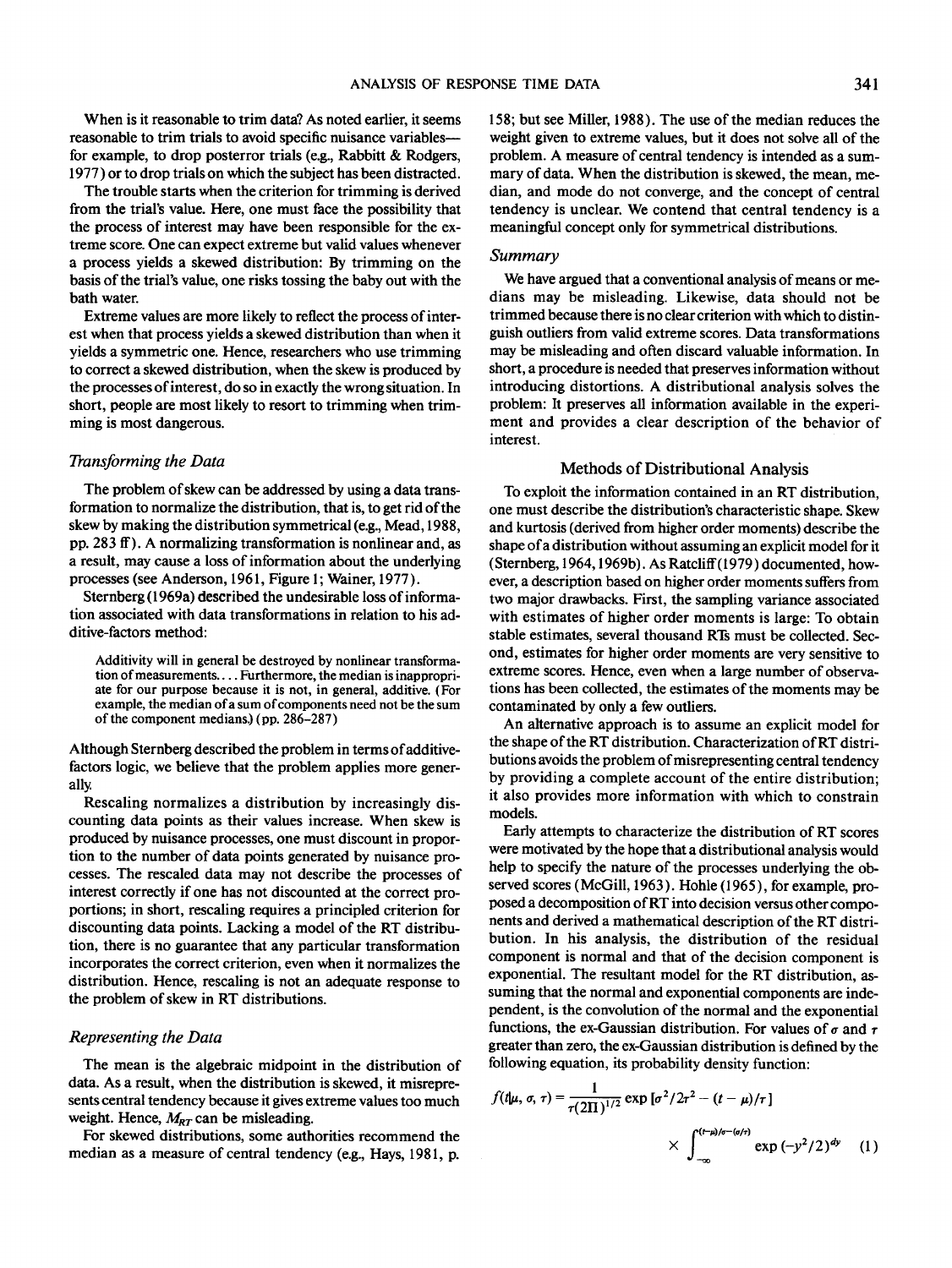where t is time,  $\mu$  is the mean of the normal component,  $\sigma^2$  is the variance of the normal component, and  $\tau$  is the parameter (both mean and standard deviation) of the exponential component. Intuitively,  $\mu$  reflects the mode and  $\tau$  reflects the size of the tail of an RT distribution.

The rationale underlying Hohle's (1965) decomposition of RT is problematic because his attribution of the exponential component to decision processes and the normal component to residual processes remains unproven. Nevertheless, as Luce  $(1986, p. 439)$  noted," for reasons unknown, the ex-Gaussian... fits response-time distributions well" Ratcliff and Murdock (1976), for example, found that the ex-Gaussian provided a better account of RT distributions than is provided by either the gamma or the lognormal distributions. Thus, the questionable theoretical status of its derivation notwithstanding, the ex-Gaussian remains a useful model of the RT distribution.

# *Moments as Functions of the Ex-Gaussian's Parameters*

Ratcliff(1979, p. 456) has shown that the mean and variance of an RT distribution,  $M_{RT}$  and  $\hat{s}_{RT}^2$ , can be expressed as functions of the ex-Gaussian's parameters. In particular,

$$
M_{RT} = \mu + \tau \tag{2}
$$

and

$$
\hat{S}_{PT}^2 = \sigma^2 + \tau^2 \tag{3}
$$

for  $\sigma$  and  $\tau$  greater than zero.<sup>2</sup> Within the limits indicated by Equations 2 and 3, two RT distributions with the same  $M_{RT}$  may have different degrees of positive skew. Similarly, two RT distributions with the same  $\hat{s}_{RT}^2$  may have quite different shapes. Unless the distribution is normal, a traditional RT analysis, using two parameters, is ambiguous. The ambiguity can be resolved with the three parameters provided by the ex-Gaussian analysis.

#### *Fitting the Ex-Gaussian*

In contrast to methods based on higher order moments, one can obtain stable estimates for the ex-Gaussian distribution's parameters without Herculean effort (Ratcliff & Murdock, 1976). Stable estimates require as few as 100 RT observations for each condition, more observations than are usually collected in experiments aimed at determining  $M_{RT}$ , but an order of magnitude fewer than are required for stable estimates of higher order moments. Moreover, if large numbers of RT observations cannot be obtained from each subject--perhaps because data collection is too expensive or because the number of stimuli available in a particular class is too small—Ratcliff (1979) has shown that stable estimates of the distribution's parameters may be obtained by averaging across subjects using a technique (Vincent averaging) that preserves the component distributions' shapes (see Woodworth & Schlosberg, 1954, pp. 535-536).

The first step toward obtaining parameter estimates is to define a goodness-of-fit function, that is, a function that reflects how well the model fits the data. Then choose values of the model's parameters that maximize the fit, as defined by the goodness-of-fit function. A goodness-of-fit function commonly used in the behavioral sciences is chi-square. Smaller values of chi-square indicate a better fit; therefore, in fitting a model to data using chi-square, we choose parameters that minimize chi-square.

Because the number of possible combinations of parameters is large, finding the best combination can be difficult. Fortunately, the problem, often called the *optimization problem,* has been the subject of extensive study in the mathematical literature. Of the techniques available, the SIMPLEX algorithm is preferred for fitting the ex-Gaussian, mainly because it is robust. An excellent practical review of techniques for optimization (including SIMPLEX) is provided by Press, Flannery, Teukolsky, and Vetterling (1988, pp. 274-334).

When fitting frequency distributions, chi-square is seldom used as a goodness-of-fit function. To calculate chi-square one must first calculate observed and expected frequencies. Unfortunately, the value of chi-square depends on the way the data are aggregated when the latter frequencies are calculated. We use a likelihood function instead of chi-square as a goodness-of-fit function because it does not require grouping of the data. Ratcliff and Murdock (1976) listed other desirable properties of likelihood estimation.

A likelihood estimator is constructed as follows: First, calculate the probability of each data point by using the model's density function. Second, multiply the probabilities associated with each data point. The product is the value of the likelihood estimator. We choose model parameters that maximize the likelihood function given the observed data.

For the ex-Gaussian model, the probability density function,  $f(t|\mu, \sigma, \tau)$ , determines the probability of an observed RT. To determine the value of the likelihood function for given values of the model parameters, calculate  $f(t|\mu, \sigma, \tau)$  for each data point by setting t equal to each observed RT in turn. Instead of determining the product of the values, take the sum of their natural logarithms. Maximizing the sum of the logarithms is equivalent to maximizing the product. We used the SIMPLEX algorithm to choose the model parameters that maximize the sum of the logarithms.

Having estimated the best fitting parameters, we wanted to know how good the fit was. We obtained an assessment of the fit by superimposing the estimated ex-Gaussian function on a histogram of the corresponding data. The quality of the fit depends, of course, on the way the data were aggregated, that is, on the width of the histogram's bins. Although the likelihood estimator provides a precise quantitative assessment of the model's fit, we were not able to perform inferential testing using that estimator because we do not know its distribution. Hence, we used chi-square to assess the quality of fit, keeping in mind the aggregation problem.

The process of fitting the model can be computationally expensive. Because we used a number of computational tricks to speed the process, our program can compute best fitting param-

<sup>&</sup>lt;sup>2</sup> The identities are derived using the method of moments. We do not know that the identities hold between sample estimates of the mean and variance and ex-Gaussian parameters derived using a maximum likelihood estimator. It has been our experience, however, that the identities approximately hold.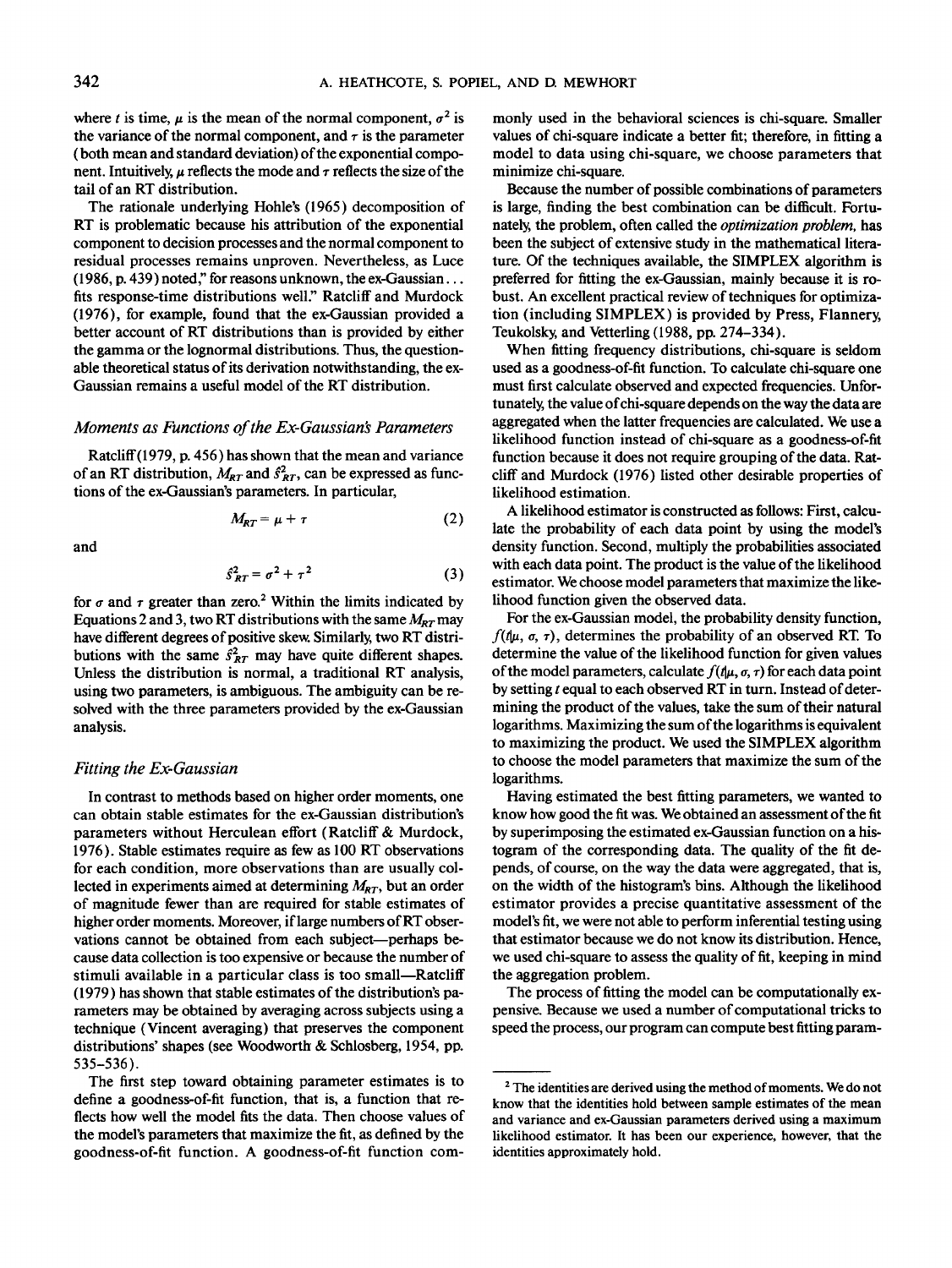eters in reasonable time on a relatively slow machine (e.g., an IBM personal computer [PC ] ). Interested readers may obtain a copy of our program for the IBM PC from us. 3

## An Example Using the Stroop Effect

As noted, we contend that a distributional analysis should not be treated as a supplementary technique. To illustrate the kind of misinterpretation that a distributional analysis can obviate, we performed a Stroop color-naming study and compared the results of a traditional analysis with an analysis based on an ex-Gaussian characterization of the RT distributions. We used the Stroop effect both because it is well documented as a phenomenon in its own fight (e.g., Dyer, 1973; La Heij, 1988; La Heij, Van der Heijden, & Schreuder, 1985; Neumann, 1984) and because it is widely used as a tool with which to examine other phenomena (e.g., Cheesman & Merikle, 1984).

#### *Method*

*Subjects.* Eight students from Queen's University participated in the experiment. Subjects were paid \$5 for their participation.

*Apparatus and stimuli.* Stimuli were presented on a Zenith Data Systems ZVM-1330 color monitor controlled by a Zenith Z-158 PC. Responses were obtained using a Sony dynamic headset microphone attached to a Vero voice key. Millisecond timing and the synchronization of stimulus presentation with screen refresh were achieved using Heathcote's (1988) programs. Word stimuli were RED and GREEN; neutral stimuli were xxx and xxxxx. Viewing distance was 0.9 m: RED and  $xxxx$  subtended  $0.55^{\circ}$ ; GREEN and  $xxxx$ x subtended  $0.93^{\circ}$  horizontally.

*Design.* A  $2 \times 3$  factorial design was used. The stimuli were presented in either red or green uppercase letters, and there were three presentation conditions: (a) congruent--RED displayed in red or GREEN displayed in green, (b) incongruent---RED displayed in green or GREEN displayed in red, and (c) neutral--xxx or xxxxx in red or green.

Subjects performed 18 practice trials (6 from each of the three conditions) and 720 experimental trials. The experimental trials were administered in 12 blocks of 60 correctly answered trials. The order of conditions was randomized within blocks. The three conditions were presented equally often, and the three- and five-character neutral stim-



*Figure 1.* Mean RT ( $M_{RT}$ ), standard deviation ( $\hat{s}_{RT}$ ),  $\mu$ ,  $\sigma$ , and  $\tau$  averaged over subjects and stimulus color.

uli were presented equally often within the neutral condition. Trials scored as errors or as equipment failures were repeated later in the block. Error trials were followed by "dummy" trials to eliminate slow posterror responses. RTs were recorded from all trials except the dummy trials. Experimental trials resumed when a correct response was made on a dummy trial.

*Procedure.* Subjects were asked to name the color of the stimulus; the instructions stressed both speed and accuracy. The subjects were asked to ignore the shape of the stimulus while keeping it in focus and in central vision. When a fixation cross appeared at the center of the screen, the subject initiated a trial by depressing a push button. The fixation cross remained for 500 ms and was replaced by the stimulus. The middle character of each stimulus was positioned to cover the position of the fixation cross. Stimuli remained for approximately 100 ms.

The experimenter classified each response as correct, as incorrect, or as an equipment failure. Equipment failures occurred when the voice key closed before the subject responded or when it failed to dose. If the subject did not respond within 3 s, the message RESPONSE TOO SLOW was displayed for 1 s, and the trial was repeated later in the block. An incorrect response was scored if the subject mispronounced the correct color name. An incorrect response triggered feedback in the form of the message INCORRECT RESPONSE. At the end of each block, a message reported the number of incorrect responses in the block.

# *Results*

The best fitting ex-Gaussian parameters were obtained for each subject in each condition using maximum likelihood estimation, and chi-squares were obtained for each fit. Analyses of variance were performed on  $M_{RT}$ ,  $\hat{s}_{RT}$ , percentage of error, and the three ex-Gaussian parameters. There was no interaction between stimulus color (red or green) and presentation condition (congruent, incongruent, or neutral) in any of the measures (all  $Fs < 1$ ). Consequently, all further analyses were collapsed across stimulus color.

*The traditional analysis.* Mean RT,  $\hat{s}_{RT}$ , and the three ex-Gaussian parameters, averaged across subjects and stimulus color, are presented in Figure 1. As shown in Figure 1.  $M_{RT}$  in the incongruent condition was longer than in the neutral condition,  $F(1, 7) = 50.62$ ,  $p < .001$ ; that is, the experiment yielded a classic Stroop effect.

Mean RT in the congruent condition, however, did not differ from that in the neutral condition,  $F(1, 7) = 1.37$ ,  $p > .25$ . Thus, congruency yielded neither interference nor facilitation. Note that we use the terms *interference* or *facilitation* whenever a measure for either the congruent or the incongruent condition is, respectively, larger or smaller than the same measure from the neutral condition. We apply the terms *interference* and *facilitation* to all measures, not just to  $M_{RT}$ .

Standard deviation of RT in the neutral condition was smaller than  $\hat{S}_{RT}$  in both congruent condition,  $F(1, 7) = 11.58$ ,  $p < .02$ , and the incongruent condtion,  $F(1, 7) = 149.73$ ,  $p <$ .0001. Thus, both the congruent and incongruent conditions exhibited interference,  $\hat{s}_{RT}$  in the congruent condition was less than in the incongruent condition,  $F(1, 7) = 23.51$ ,  $p < .001$ .

*Ex-Gaussian analysis.* Kolmogorov one-sample tests (see

<sup>3</sup> Please forward a formatted floppy disk plus \$10 for postage and handling to Andrew Heathcote, Department of Psychology, Northwestern University, Evanston, Illinois 60208.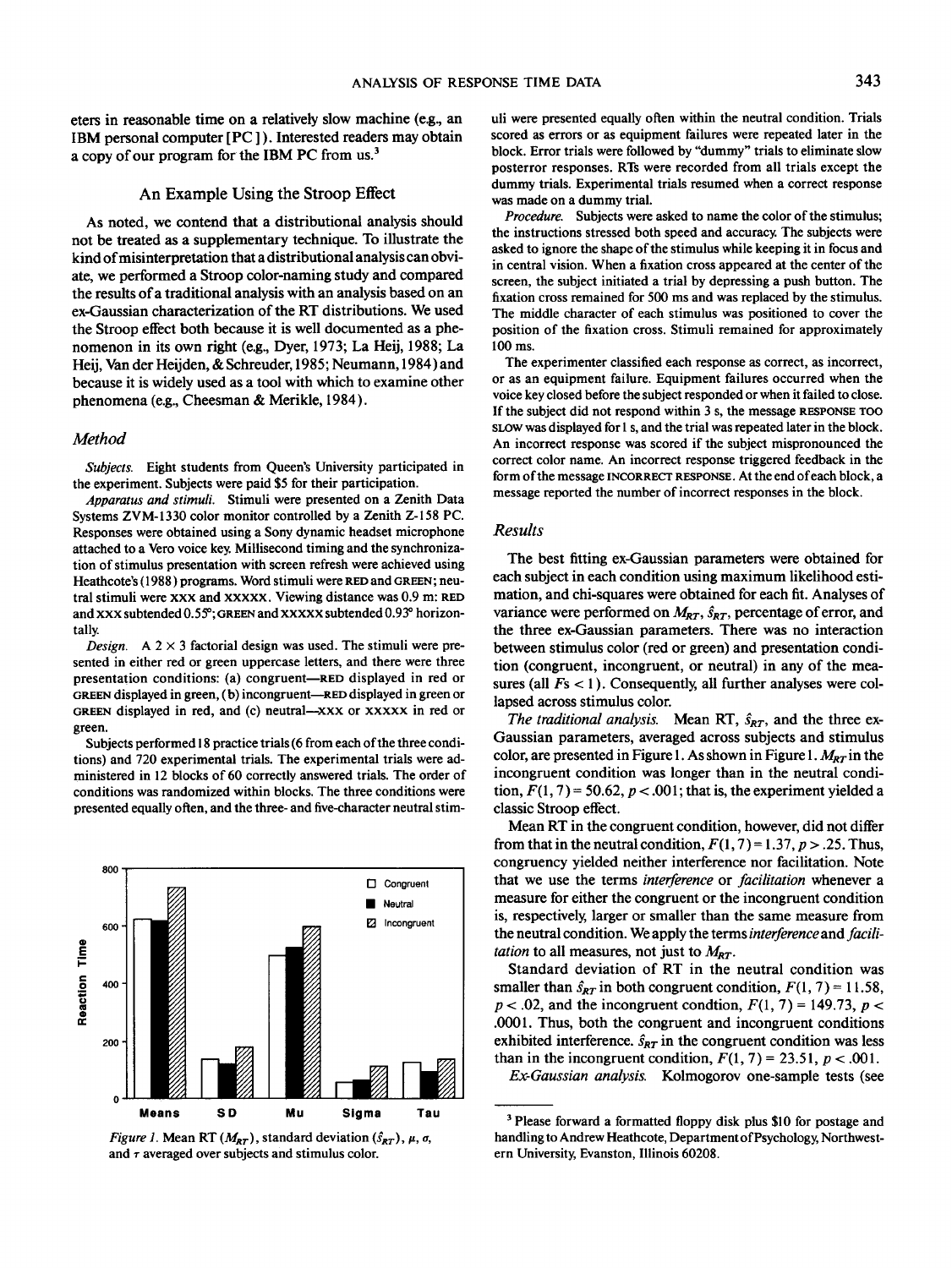**Conover, 1980) indicated that each of the 48 distributions of data (one for each combination of subjects and conditions) dif**fered significantly from the normal (all  $Z_s > 10.0$ ,  $ps < .001$ ). **Frequency histograms for a representative subject are shown in Figure 2. The figure also shows the corresponding fitted ex-Gaussian functions. The ex-Gaussian model was rejected (at the 1% level) in 4 of the 48 fits, a frequency that indicates that the ex-Gaussian model provides a good description of the data.** 

**Figure 3 presents the average shape of the RT distribution across subjects; it shows the probability density distributions**  **obtained by Vincent averaging over subjects and stimulus color for the congruent, the neutral, and the incongruent conditions. The Vincent average was obtained as follows: First, we described each subject's distribution by calculating successive values bracketing 5% of the responses (semideciles), and then we averaged the semideciles to obtain the curve shown in Figure. 3.** 

**Note that both the congruent and incongruent conditions exhibit greater skew than the neutral condition: The mode of the congruent condition is less than that for the neutral condition, that which, in turn, is less than that for the incongruent** 



**Reaction Time (ms)** 

*Figure 2.* **Frequency histograms with fitted ex-Gaussian functions for a representative subject. (The top panel presents the data for the congruent condition, the middle panel presents the data for the incongruent condition, and the bottom panel presents the data for the neutral condition.)**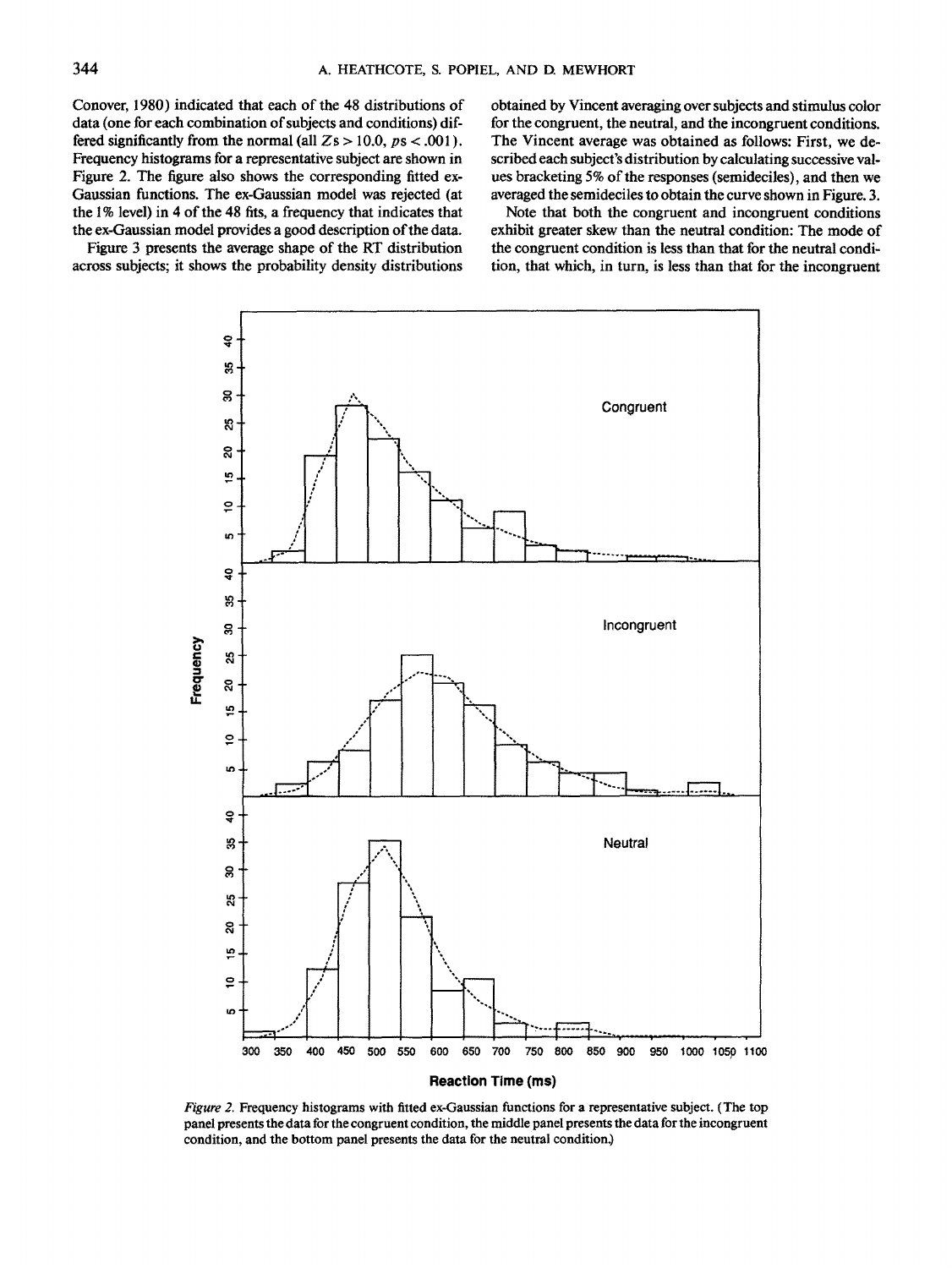condition. Figure 3 also shows the corresponding ex-Gaussian functions. As is clear in Figure 3, the ex-Gaussian distribution provides a good fit to the averaged data. When read in conjunction with the mean values of the ex-Gaussian parameters (Figure 1 ), Figure 3 illustrates the relation between a distributions shape and its parameter's values. Note, in particular, that larger values of  $\tau$  correspond to larger tails and that larger values of  $\mu$ correspond to larger modes.

In contrast to the analysis of  $M_{RT}$ , analysis of  $\mu$  showed both interference in the incongruent condition,  $F(1, 7) = 16.52$ ,  $p <$ .01, and facilitation in the congruent condition,  $F(1, 7) = 9.48$ .  $p < .05$ . Sigma ( $\sigma$ ) showed interference,  $F(1, 7) = 26.77$ ,  $p <$ .005, but did not differ between the neutral and the congruent conditions,  $F(1, 7) = 2.80$ ,  $p > 0.10$ . For  $\tau$ , there was interference for both congruent and incongruent conditions; that is,  $\tau$  for both the congruent and incongruent conditions was greater than for the neutral condition,  $F(1, 7) = 9.69$ ,  $p < .05$ , and  $F(1, 7) = 9.69$ 7) = 21.13,  $p < .005$ , respectively, and  $\tau$  for the congruent and incongruent conditions did not differ,  $F(1, 7) < 1$ .



នី **\_r** 

#### **Reaction Time** (ms)

*Figure 3.* Probability density histograms produced by Vincent averaging over subjects and stimulus color; the figure also shows the fitted ex-Gaussian functions. (The top panel presents the data for the congruent condition, the middle panel presents the data for the incongruent condition, and the bottom panel presents the data for the neutral condition.)

*Error analysis.* Errors in the incongruent condition were significantly more frequent than errors in the neutral condition,  $F(1, 7) = 25.35$ ,  $p < .005$ , and in the congruent condition,  $F(1, 7) = 25.35$ ,  $p < .005$ , and in the congruent condition,  $7$ ) = 23.51,  $p < .005$ . Errors in the congruent and neutral conditions did not differ,  $F(1, 7) < 1$ . The means were 0.26%, 4.71%, and 0.21% for congruent, incongruent, and neutral conditions, respectively. As errors were positively correlated with  $M_{RT}$ , our data are not seriously confounded by a speed-accuracy trade-off.

*Sign tests.* Because our data did not meet the distributional and homogeneity assumptions associated with a conventional  $F$ test, we also performed sign tests (which are based on the number of subjects who show the difference) for all of the 18 comparisons described so far. We obtained the same pattern of significance with one exception; namely, the sign test indicated that  $\sigma$ for the neutral condition was significantly greater than  $\sigma$  for the congruent condition ( $p = .035$ ). The corresponding parametric test was not significant,  $F(1, 7) = 2.80$ ,  $p > .10$ . In light of the close correspondence between the two methods of inferential analysis, it is clear that our results are stable across subjects.

*Practice effects.* An ex-Gaussian analysis would be of little value if its outcome is an artifact of practice. An ex-Gaussian analysis demands a large number of trials, and hence practice effects are likely. To check the stability of the ex-Gaussian analysis across practice, we analyzed subjects' performance as a function of trials. To look at practice effects, we divided the data for the 12 blocks into three groups of 4 blocks: Each group contained approximately 40 data points per condition. Because 40 data points are too few to fit the ex-Gausian model directly, we averaged across subjects within the three groups of 4 blocks by means of Vincent averaging. Vincent averaging permitted us to obtain stable parameter estimates with fewer data points per subject. The cost of the procedure is that we lost subject variance and, hence, could not perform inferential testing.

Table 1 reports  $M_{RT}$ ,  $\hat{s}_{RT}$ , and the three ex-Gaussian parameters averaged over stimulus color. The values are shown for each condition and group of blocks, one row per condition per group of blocks.

All parameters tended to decrease with practice. With one exception, however, the relationships among the conditions shown in Figure I remained stable across practice. The exception concerned  $\tau$ : The pattern in the overall data did not emerge until the second group of four blocks. It is clear, therefore, that the ex-Gaussian analysis is stable across practice.

#### Discussion

The results can be summarized as follows: The congruent condition exhibited facilitation in  $\mu$ , interference in both  $\tau$  and  $\hat{S}_{RT}$ , and no effect in the other measures. The incongruent condition exhibited interference in all measures and was larger than the congruent condition in all measures but  $\tau$ . All measures indicate that an incongruent color word interferes with color naming. The conclusion for congruent color words is less clear.

In terms of  $M_{RT}$ , congruency did not affect color naming. A reasonable conclusion is that a congruent word has no effect on color naming. That interpretation is wrong:  $\hat{s}_{RT}$  was larger in the congruent condition than in the neutral condition. We ac-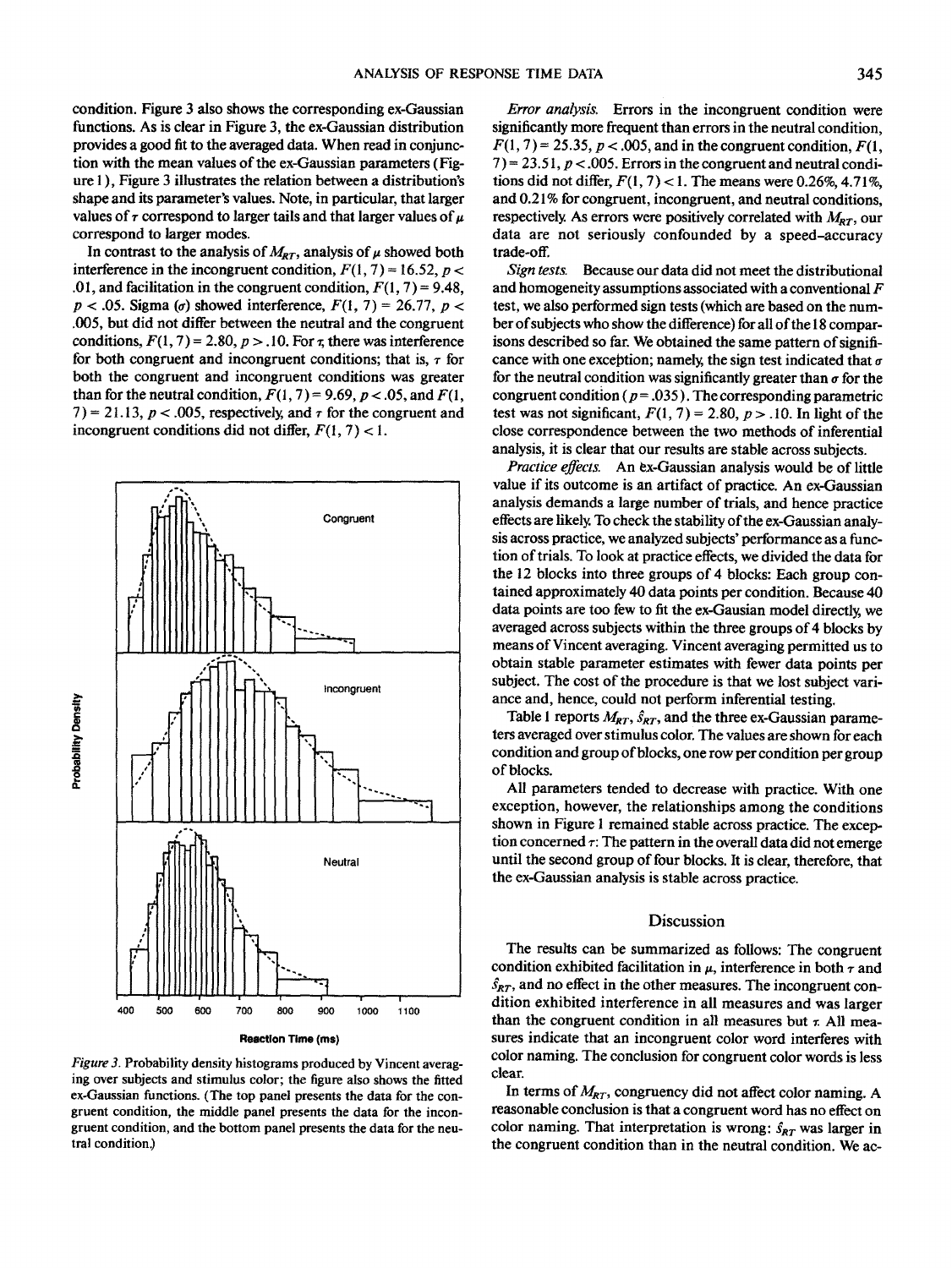| Practice and<br>presentation condition | Parameter |                             |       |                |       |
|----------------------------------------|-----------|-----------------------------|-------|----------------|-------|
|                                        | $M_{RT}$  | $s_{\scriptscriptstyle RT}$ | μ     | $\pmb{\sigma}$ | T     |
| Blocks $1-4$                           |           |                             |       |                |       |
| C                                      | 626.2     | 112.3                       | 522.9 | 54.3           | 103.4 |
|                                        | 776.9     | 171.6                       | 627.0 | 97.2           | 150.0 |
| N                                      | 638.5     | 108.1                       | 545.5 | 56.4           | 92.9  |
| Blocks 5-8                             |           |                             |       |                |       |
| C                                      | 632.7     | 129.1                       | 500.5 | 52.7           | 132.2 |
|                                        | 731.9     | 160.0                       | 599.4 | 101.0          | 132.5 |
| N                                      | 623.5     | 109.2                       | 528.3 | 56.8           | 95.2  |
| Blocks $9-12$                          |           |                             |       |                |       |
| с                                      | 613.6     | 126.9                       | 485.7 | 43.1           | 127.9 |
|                                        | 688.5     | 160.4                       | 559.1 | 99.8           | 129.4 |
| N                                      | 587.8     | 89.7                        | 509.1 | 51.6           | 78.8  |

Table 1 *Mean RT (M<sub>RT</sub>), Standard Deviation (* $\hat{s}_{RT}$ *),*  $\mu$ *,*  $\sigma$ *, and*  $\tau$  *as a Function of Practice and Presentation Condition* 

*Note.*  $C =$  congruent; I = incongruent; N = neutral.

knowledge that a larger  $\hat{S}_{RT}$  is often associated with a larger  $M_{RT}$ because the floor effect exerted by the lower bound on RT is attenuated when  $M_{RT}$  increases. Hence, a shift in variance is often assumed to be of no theoretical interest.<sup>4</sup> In the present case, however, the increase in  $\hat{s}_{RT}$  was not associated with an increase in  $M_{RT}$ . Hence, the conclusion that a congruent word has no influence on color naming is untenable, but it is difficult to formulate a simple theoretical interpretation from the two measures provided by the traditional analysis.

Figure 1 shows why a larger  $\hat{s}_{RT}$  was observed in the congruent condition. The value of  $\tau$  associated with the congruent condition was larger than that for the neutral condition. Furthermore,  $\sigma$  did not differ between the congruent and neutral conditions. Hence, the larger  $\hat{s}_{RT}$  in the congruent condition was due entirely to the presence of a longer tail. Although the longer tail directly contributed to  $M_{RT}$ , its effect was balanced by facilitation for  $\mu$  in the congruent condition. Hence, the lack of facilitation for  $M_{RT}$  in the congruent condition was due to a change in shape of the RT distribution and does not indicate that a congruent word has no influence on color naming.

The foregoing illustrates how a traditional RT analysis, especially when restricted to  $M_{RT}$ , can be misleading. A congruent color word actually caused both facilitation in the mean of the normal component,  $\mu$ , and an increase in positive skew. When examined in terms of  $M_{RT}$ , the two effects canceled each other. Thus, a facilitation effect was *masked* by a change in the shape of the RT distribution.

Facilitation in the congruent condition has been an inconsistent finding in the Stroop literature. Cheesman and Merikle (1984) found strong facilitation in their version of the task. Dunbar and MacLeod (1984) found facilitation on one occasion (Experiment 2), but not on others (Experiments 1, 3, and 4). Dalrymple-Alford (1972) found facilitation when the neutral words were noncolor words (e.g., *joy),* but not when the neutral words were nonwords (i.e., a series of  $X_s$ ). The inconsistency among these findings may reflect the size of the facilitation effect: One would expect inconsistency across studies if the effect were very small. Our analyses suggest another possibility:

The inconsistency may reflect changes in the shape of the RT distribution.

It is tempting to attribute particular processes to the parameters of the ex-Gaussian model. Hohle (1965) suggested that  $\tau$ reflects decision processes and that both  $\mu$  and  $\sigma$  reflect noise. In our experiment, however,  $\mu$  and  $\sigma$  were systematically affected by presentation condition and, hence, do not reflect noise. Clearly, the present results do not support Hohle's attribution of parameters to cognitive processes. The nuisance interpretation for skew attributes  $\mu$  and  $\sigma$  to the processes of interest and  $\tau$  to nuisance processes. In our experiment, however,  $\tau$ was systematically influenced by the experimental manipulations. We would not expect the appearance of a word to cause more lapses of attention (or eye blinks) than the appearance of a nonword. Hence, the present results do not support a nuisance interpretation of  $\tau$ . In short, we have not found an acceptable attribution for the parameters of the ex-Gaussian. Although the ex-Gaussian model describes RT data successfully, it does so without the benefit of an underlying theory.

Should we be uncomfortable with the ad hoe nature of the ex-Gaussian model? In the best of all possible worlds, we would like to be able to offer substantive models that predict response latency in particular paradigms, and we would like each model's parameters to map onto the cognitive processes that underlie performance in the particular paradigms. We do not have such an interpretation for the ex-Gaussian's parameters: We treat the ex-Gaussian as a descriptive first-order account of response latency. Because we do not propose the ex-Gaussian model as a model of cognitive processes, we do not need a

<sup>4</sup> The general linear model underlying most parametric inferential testing assumes that the variance associated with data from each treatment level is equal. RT data usually violate the homogeneity of variance assumption. The traditional remedy is scale transformation. As noted, scale transformations cause a loss of information. The ex-Gaussian analysis provides a more generally effective method of redressing the violation of the homogeneity of variance assumption without a loss of information.